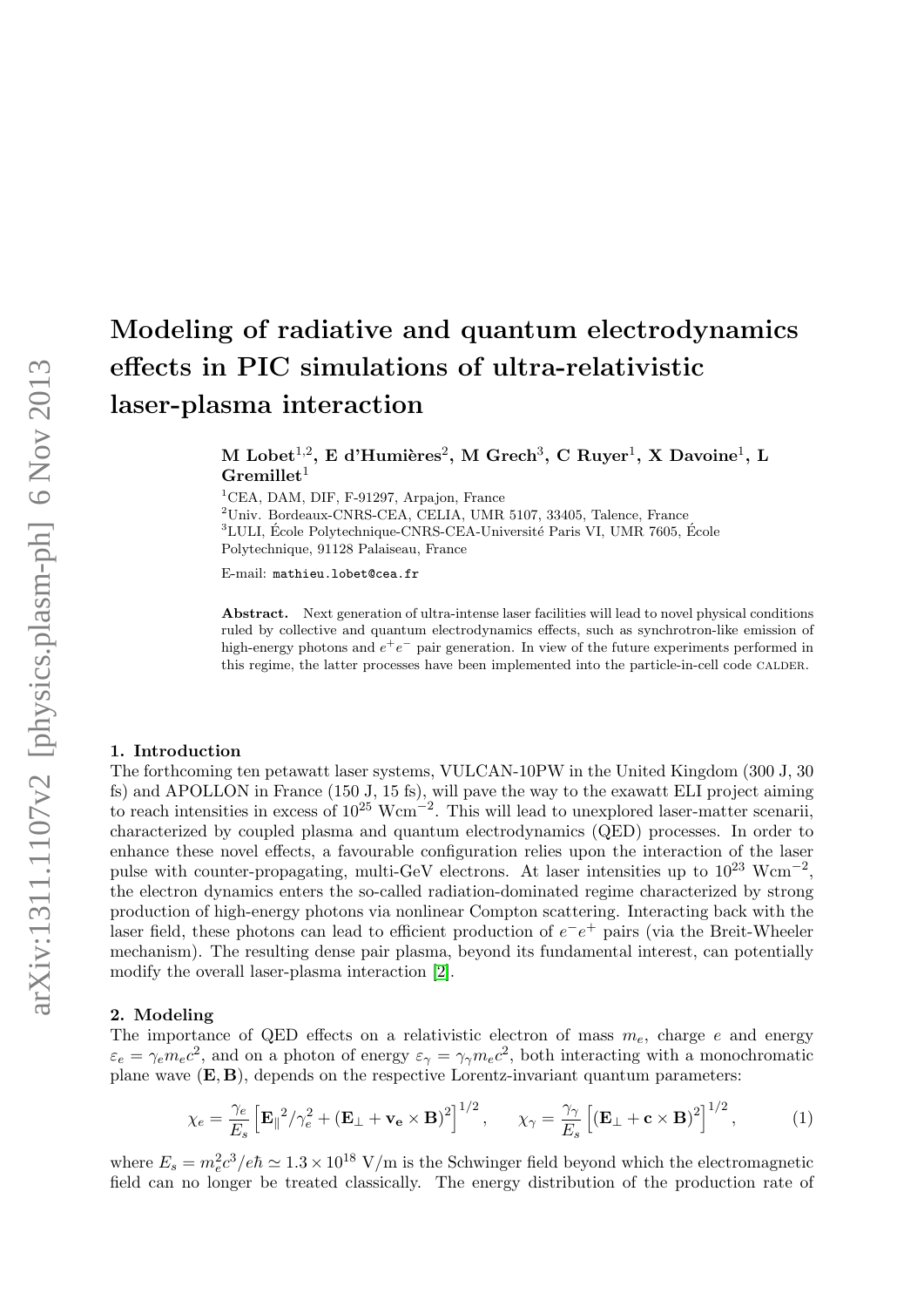photons is given by [\[4\]](#page-3-1)

<span id="page-1-0"></span>
$$
\frac{d^2N_{\gamma}}{dt d\gamma_{\gamma}} = \frac{1}{\pi\sqrt{3}} \frac{\alpha_f}{\tau_c \gamma_e^2} \left[ \int_{2y}^{+\infty} K_{1/3}(s) ds - (2 + 3\chi_{\gamma} y) K_{2/3}(2y) \right],
$$
\n(2)

where  $\alpha_f \simeq 1/137$  is the fine structure constant,  $\tau_c = \hbar/m_e c^2$  the Compton length and  $y = \chi_\gamma/[3\chi_e(\chi_e - \chi_\gamma)]$ . For  $\chi_e \ll 1$  ( $I < 10^{22}$  Wcm<sup>-2</sup>,  $\gamma_e \sim 2000$ ), large numbers of photons are emitted, each taking away a small fraction of the electron energy. The emission process can be therefore treated classically and modelled as a continuous damping reaction. By constrast, in the quantum regime, for  $\chi_e \sim 1$  ( $I \sim 10^{23}$  Wcm<sup>-2</sup>), fewer photons are emitted, but their energies can be comparable to that of the electron, leading to strong recoils and discontinuous trajectories. Finally, for high-energy photons  $(\varepsilon_{\gamma} > 2m_e c^2)$  interacting with the laser field, the energy distribution of the probability to decay into  $e^+e^-$  pair is given by [\[4\]](#page-3-1)

<span id="page-1-1"></span>
$$
\frac{d^2N_{\pm}}{dt d\gamma_{e}} = \frac{1}{\pi\sqrt{3}} \frac{\alpha_{f}}{\tau_{c}\gamma_{\gamma}^{2}} \left[ \int_{2y}^{+\infty} K_{1/3}(s) ds - (2 - 3\chi_{\gamma} y) K_{2/3}(2y) \right].
$$
\n(3)

Here,  $\gamma_e$  refers to the energy of the created electron.

# 3. Numerical implementation

Particle-in-cell (PIC) codes are efficient tools for simulating the kinetic evolution of plasmas subjected to intense electromagnetic waves [\[3\]](#page-3-2). The PIC code CALDER has been enriched with physical models describing photon and pair generation. In the PIC description, particles are represented by super-particles with given density, shape and momenta. Radiative and QED models are applied on the super-particles and we similarly define the notion of super-photons generated during the emission process. In the classical radiative regime, the model considered is based on Sokolov's scheme for radiation damping [\[5\]](#page-3-3):

$$
\frac{d\mathbf{p_e}}{dt} = \mathbf{f}_l - e(\delta \mathbf{v_e} \times \mathbf{B}) - P_{rad} \frac{\mathbf{p_e}}{\gamma m_e c^2}, \quad \frac{d\mathbf{x_e}}{dt} = \mathbf{v_e} + \delta \mathbf{v_e}, \quad \delta \mathbf{v_e} = \frac{\tau_0}{m_e} \frac{\mathbf{f}_l - \mathbf{v_e} (\mathbf{v_e} \cdot \mathbf{E})}{1 + \tau_0 (\mathbf{v_e} \cdot \mathbf{E}) / m_e c^2} (4)
$$

where  $f_l$  is the Lorentz force vector and  $\tau_0 = 2e^2/(12\pi\varepsilon_0 m_e c^3)$ . The radiated power is calculated using the quantum equation [\(2\)](#page-1-0):

$$
P_{rad} = \int_{1}^{\gamma_e} \frac{d^2 N_{\gamma}}{dt d\gamma} \gamma m_e c^2 d\gamma \tag{5}
$$

In the quantum radiative regime, the Monte Carlo (MC) description is well-suited to treating the stochastic character of the photon generation [\[6\]](#page-3-4). This is valid provided that the field is uniform and quasi-static during the emission process. Propagating electrons are assigned an optical depth  $\tau_e$ , evolving with time according to the field and the electron energy,

$$
\frac{d\tau_e}{dt} = \int_0^{\chi_e} \frac{d^2 N}{d\chi dt} d\chi.
$$
\n(6)

In the MC algorithm, a discrete photon is emitted when  $\tau_e = \tau_e^f$ , where the total optical depth  $\tau_e^f$  is sampled from  $\tau_e^f = -\log \xi$  with  $\xi \in ]0,1]$  a uniform random number. The photon quantum paramater  $\chi_{\gamma}$  is calculated by inverting  $P_{\gamma}(0 \to \chi_{\gamma}) = \xi'$  where

$$
P_{\gamma}(0 \to \chi) = \int_0^{\chi} \frac{d^2 N_{\gamma}}{dt d\chi} d\chi / \int_0^{\chi_e} \frac{d^2 N_{\gamma}}{dt d\chi} d\chi \tag{7}
$$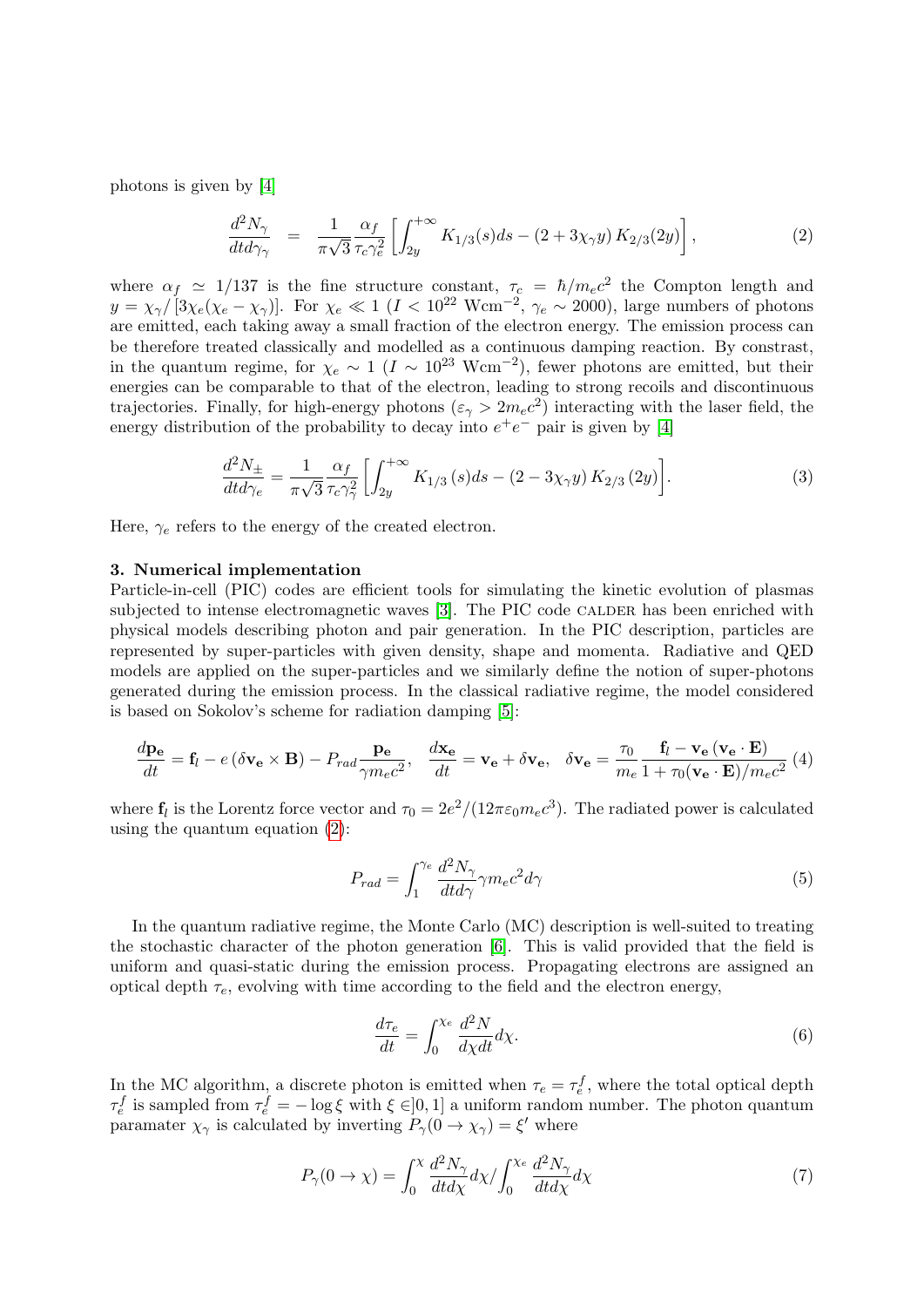is the the photon cumulative distribution function and  $\xi' \in [0,1]$  is a new random parameter. The photon is emitted to the direction parallel to the electron velocity with wave vector **k** (since the angular spread is  $\sim 1/\gamma_{\gamma} \ll 1$ ). The electron momentum  $p_e^f$  therefore becomes

$$
\mathbf{p}_e^f = \mathbf{p}_e - \hbar \mathbf{k} = \left(p_e - \frac{\varepsilon_\gamma}{c}\right) \frac{\mathbf{p}_e}{|\mathbf{p}_e|}.
$$
 (8)

A similar MC scheme is applied to the super-photons to model pair creation using the probability function [\(3\)](#page-1-1). Each photon is assigned an optical depth  $\tau_{\gamma}$  and a randomly sampled final one  $\tau^f_\gamma$ . When  $\tau_\gamma = \tau^f_\gamma$ , the super-photon is deleted and a  $e^-e^+$  pair is created at the current position. Solving  $P_{\pm}(0 \to \chi_{-}) = \xi''$  gives the newly-created electron quantum parameter  $\chi_{-}$ ,  $\xi''$  being randomly calculated in  $[0, 1]$  and  $P_{\pm}$  the cumulative distribution function associated to the pair generation. The positron quantum parameter is  $\chi_{+} = \chi_{\gamma} - \chi_{-}$ . As the MC radiative model leads to the generation of many low-energy photons unable to decay into pairs and prejudicial for the numerical efficiency (most notably in configurations prone to pair cascading), we usually restrict the creation of super-photons to energies above  $2m_ec^2$ . Moreover, we have worked out a coalescence scheme ensuring energy and momentum conservation on average.

# 4. Validation test

As a test simulation, we consider the photon and pair generation by electrons of initial energy  $\varepsilon_e/m_ec^2 = 3000$  in a constant magnetic field  $B = 7.48$  MT. The initial quantum parameter is equal to  $\chi_e \simeq 5$ . The initial synchrotron frequency and radius are respectively equal to  $\omega_B^{-1} = 2.3$  fs and  $R \simeq 0.7 \mu$ m. We define  $f_+, f_-, f_\gamma$  the energy distributions of the positrons, electrons and photons, respectively. The time evolution of the latter can be described by the following set of equations [\[7\]](#page-3-5)

$$
\frac{df_{\gamma}}{dt}(\gamma_{\gamma},t) = \int_{\gamma_{\gamma}}^{+\infty} \frac{d^2N_{\gamma}}{dt d\gamma_{\gamma}}(\gamma_{\gamma},\gamma) f_{\pm}(\gamma) d\gamma - 2 \int_{2}^{\gamma_{\gamma}} \frac{d^2N_{\pm}}{dt d\gamma_{\pm}}(\gamma,\gamma_{\gamma}) f_{\gamma}(\gamma_{\gamma}) d\gamma \tag{9}
$$

<span id="page-2-0"></span>
$$
\frac{df_{\pm}}{dt}(\gamma_{\pm},t) = -\int_0^{\gamma_{\pm}} \frac{d^2N_{\gamma}}{dt d\gamma_{\gamma}}(\gamma_{\pm},\gamma) f_{\pm}(\gamma_{\pm}) d\gamma + \int_{\gamma_{\pm}}^{+\infty} \frac{d^2N_{\gamma}}{dt d\gamma_{\gamma}}(\gamma,\gamma-\gamma_{\pm}) f_{\pm}(\gamma) d\gamma \n+ \int_{\gamma_{\pm}+1}^{+\infty} \frac{d^2N_{\pm}}{dt d\gamma_{\pm}}(\gamma_{\pm},\gamma) f_{\gamma}(\gamma) d\gamma.
$$
\n(10)

The time evolution of the total energy, density and averaged quantum parameter is plotted in Fig. [1](#page-3-6) for each species. Figure [2](#page-3-7) displays the corresponding energy distributions. Very good agreement is obtained between the numerical solutions of Eqs. [\(9\)](#page-2-0) and [\(10\)](#page-2-0) and the MC-PIC simulations. The interaction starts in the quantum regime. The firstly created photons have an energy close to initial electron energy,  $\gamma_{\gamma} \sim 10^3$ . Consequently, the radiated energy significantly grows during the first rotation at the expense of the electron energy (Fig. [1a](#page-3-6)). The average photon quantum parameter is close to  $\chi_{\gamma} \sim 1$  (Fig [1c](#page-3-6)), which is favourable for pair production. In turn, newly generated particles radiate their energy away, hence leading to pair cascading (Fig. [1b](#page-3-6)). When entering the semi-classical regime, the production rate of positrons tends to stabilize since the average photon energy drops below the pair creation threshold  $(\chi_{\gamma} < 10^{-1})$ . Radiation losses, originally responsible for pair creation, now only act as a cooling mechanism. Note that in the quantum regime, the stochasticity, intrinsic to the QED processes stretches the electron energy spectrum, whereas in the semi-classical regime, radiation losses tend to shrink it back.

### 5. Conclusion

We have presented the implementation in a PIC code of the photon and pair generation via the Compton scattering and Breit Wheeler processes. These physical models will be used in forthcoming papers to study a number of laser-plasma scenarii at ultra-relativistic intensities.